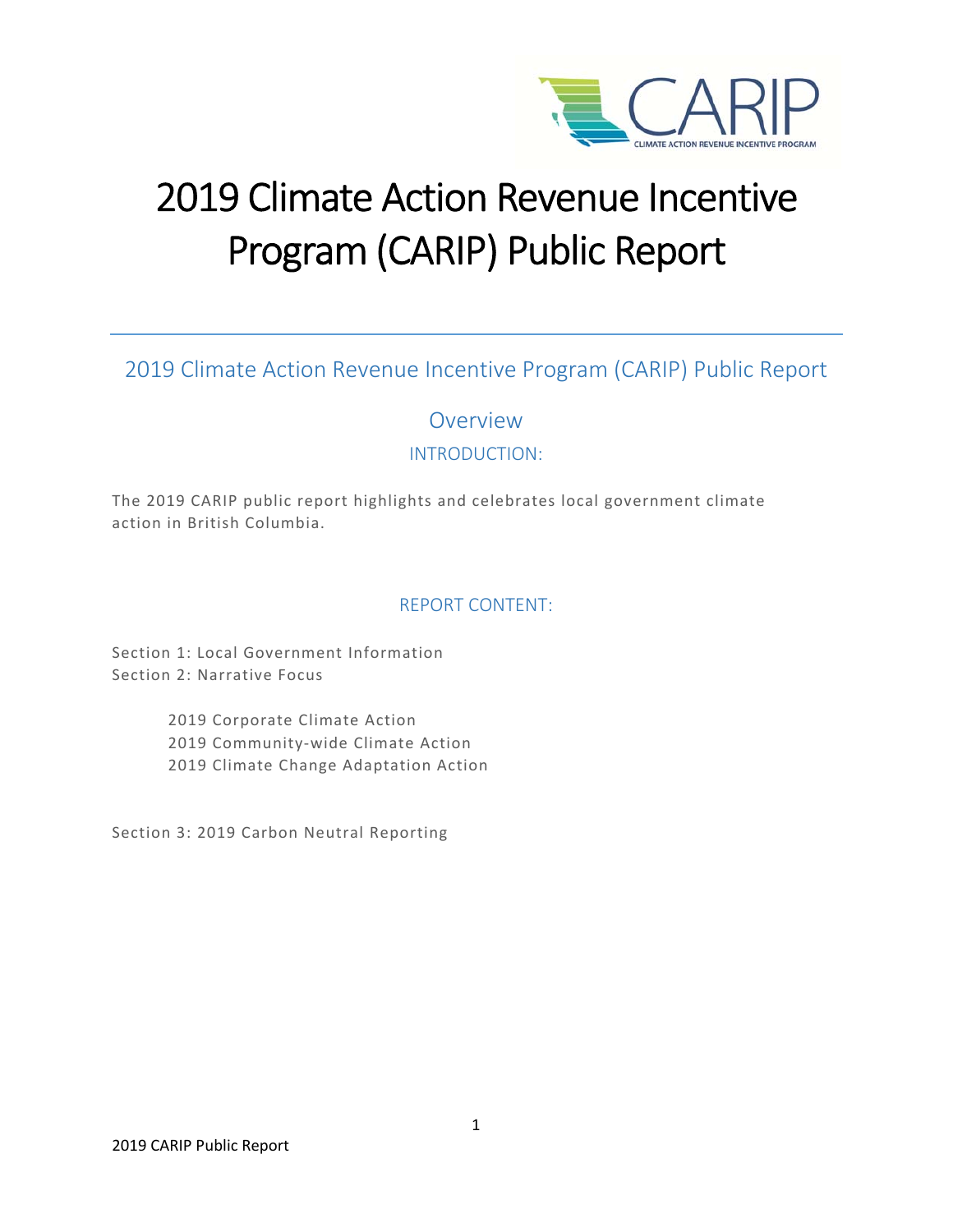

# Section 1 – Local Government Information

Name of Local Government:

# District of North Saanich

Name of Regional District:

# Capital Regional District

Does your region have a Regional Growth Strategy (RGS):

× Yes

O<sub>No</sub>

○ Don't know

Population:

○ 0‐4,999

○ 5,000 to 9,999

× 10,000 to 49,999

○ 50,000 to 99,999

 $O$  100,000+

# Submitted by:

Name

Stephanie Munro

Position

Director of Financial Services

Email Address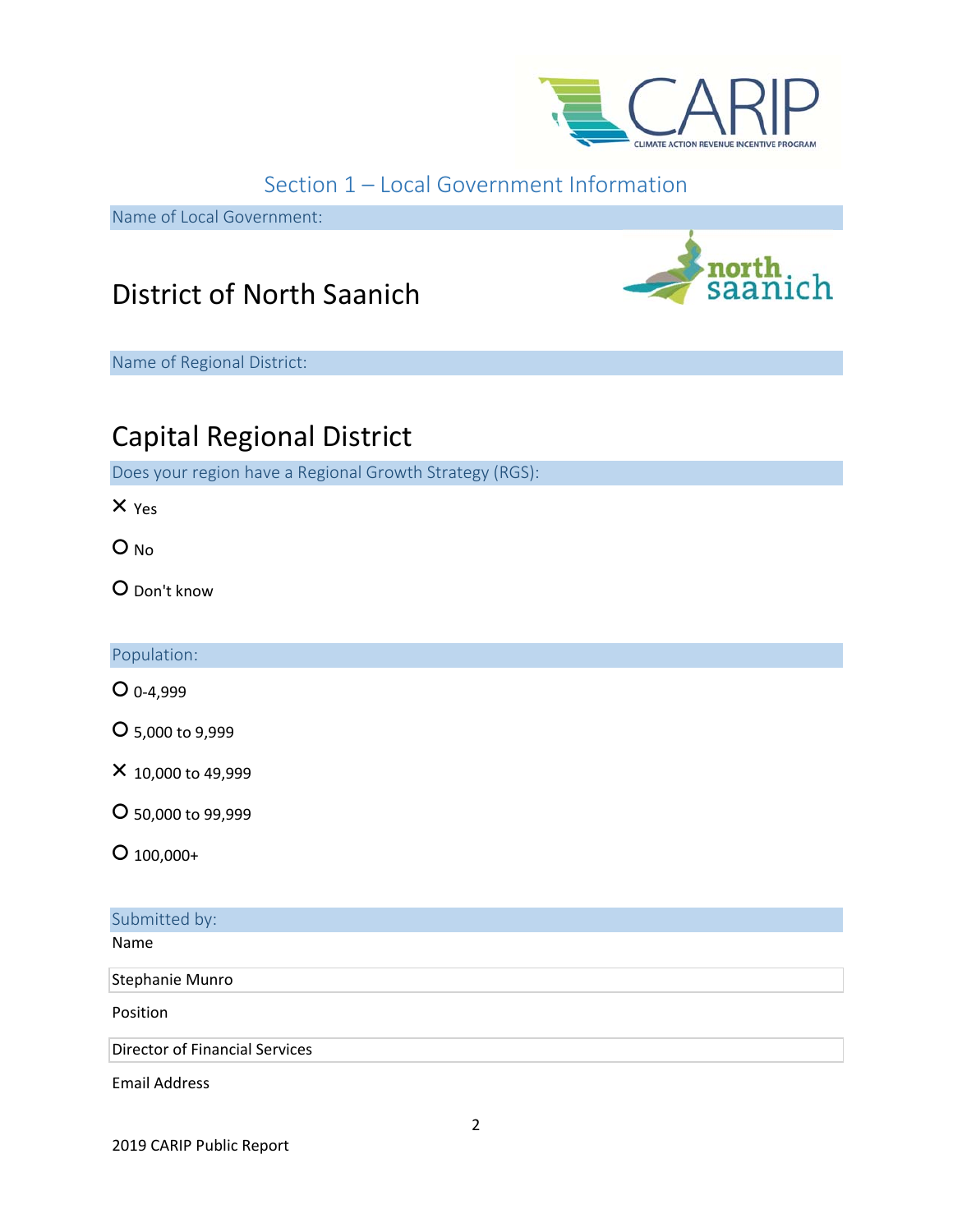

#### stmunro@northsaanich.ca

#### Phone Number

250‐655‐5495

# Section 2 ‐ Narrative Focus

Local government signatories to the B.C. Climate Action Charter have committed to taking climate action by:

- Working towards achieving corporate carbon neutrality;
- Measuring and reporting on their community-wide GHG emissions; and
- Creating complete, compact, energy‐efficient communities.

A key part of the 2019 CARIP report is to highlight and celebrate successful climate actions undertaken by local governments in British Columbia.

In 2019, what actions has your local government taken to support the creation of compact, complete, and energy efficient communities?

- Update to the Regional Context Statement within the District's Official Community Plan to include food systems and climate action sections to align with the CRD Regional Growth Strategy
- Provincial Flood Area Hazard Management Guidelines Planning OCP Section 4.0 Marine Action ‐ staff is part of technical advisory committee
- Participating municipality in the CRD's Flood Inundation Mapping project
- Continued District participation in the CRD Climate Action Inter-Municipal Working Group
- Implementation of the Whole Community Agricultural Strategy
- Acquisition of a 5.85 park through amenity bonusing provision to allow for higher density of residential lots (Baldwin Property)
- BC Energy Step Code Level 1 for all buildings excluding smaller renovations and additions
- Established Climate Change Select Committee to provide recommendations on climate change related issues and to inform the Climate Action Strategy work in 2020
- Extension of bike lane system on West Saanich Road which supports the District's Transportation and Cycling Plan as described in the OCP, by providing safe facilities to promote active transportation.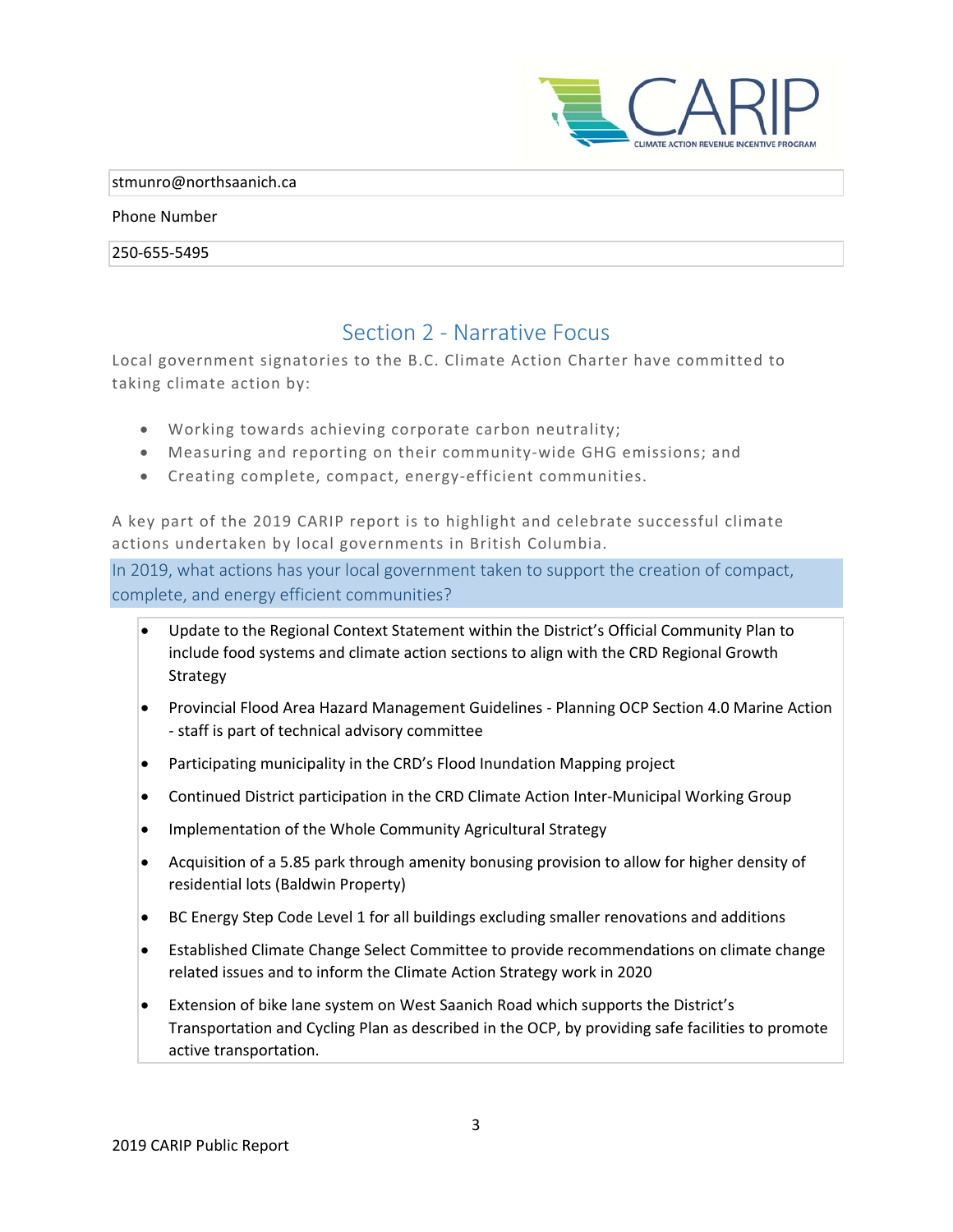

# 2019 CORPORATE CLIMATE ACTION:

Corporate climate actions refer to actions that reduce the GHG emissions produced as a result of a local government's delivery of "traditional services", including fire protection, solid waste management, recreational/cultural services, road and traffic operations, water and wastewater management, and local government administration.

In 2019, when it comes to corporate climate action, did your local government undertake any of the following (PLEASE SELECT ALL THAT APPLY):

 $\boxtimes$  Building and Lighting Actions – opportunistically replacing older light fixtures with LED lighting

 $\square$  Energy Generation Actions

 $\square$  Greenspace Actions

 $\Sigma$ Planning Actions

 $\boxtimes$  Solid Waste Actions – upgrading operation of green waste compositing facility

 $\boxtimes$ Transportation Actions – expansion of bike lane network

 $\boxtimes$ Water and Wastewater Actions – renewal of watermain network by replacing asbestos cement piping at end of life

Other Climate Actions (PLEASE SPECIFY)

□ Don't know

Please specify 'Other Climate Actions'

- BC Energy Step Code Level 1 for all buildings excluding smaller renovations and additions
- Update to the Regional Context Statement within the District's Official Community Plan
- Participating municipality in the CRD's Flood Inundation Mapping project

When it comes to corporate Building and Lighting Actions, did your local government undertake any of the following in 2019 (PLEASE SELECT ALL THAT APPLY):

 $\boxtimes$  New or upgraded energy-efficient lighting systems – Municipal Hall

 $\Box$  New or upgraded energy-efficient heating systems

 $\Box$  New or upgraded building envelope initiatives

 $\Box$  Upgrades to amenities in recreation facilities

 $\boxtimes$ Studies related to building and/or lighting energy efficiency – Building Condition Assessment and Reinvestment Plan initiated

 $\Box$  Other (PLEASE SPECIFY)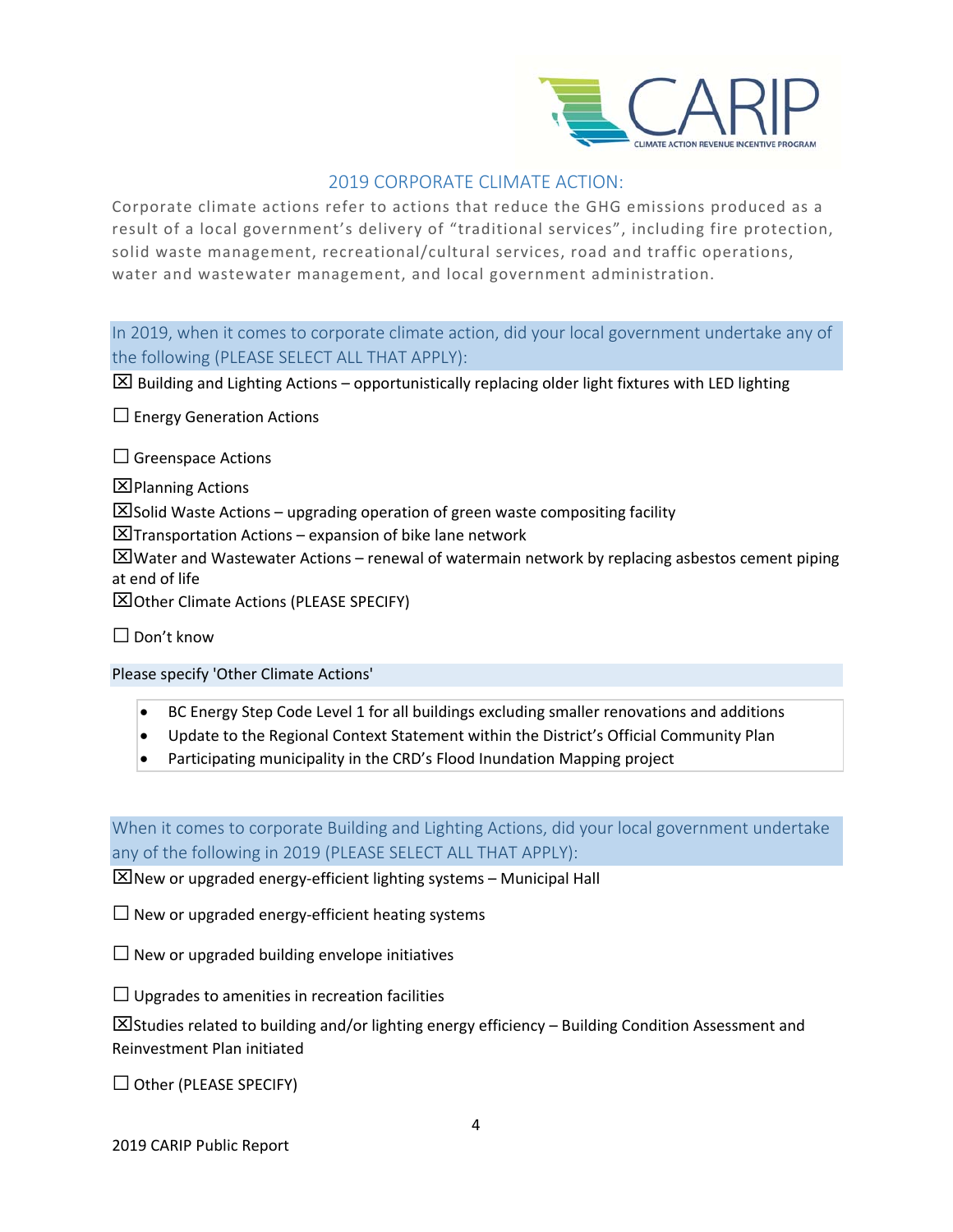

 $\square$  Don't know

Please specify 'Other'

When it comes to corporate Energy Generation Actions, did your local government undertake any of the following in 2019 (PLEASE SELECT ALL THAT APPLY):

 $\Box$  Solar power projects

 $\square$  Heat recovery or heat reclamation projects

□ Biomass or bio‐gas projects

 $\Box$  Geo-exchange or geothermal projects

 $\Box$  Studies related to energy generation

 $\Box$  Other (PLEASE SPECIFY)

□ Don't know

Please specify 'Other'

When it comes to corporate Greenspace Actions, did your local government undertake any of the following in 2019 (PLEASE SELECT ALL THAT APPLY):

 $\Box$  Tree planting

Greenspace acquisition ‐ acquisition of a 5.85 park through amenity bonusing provision to allow for higher density of residential lots (Baldwin Property)

 $\Box$  New or upgraded amenities in parks

 $\boxtimes$ Invasive species management – support Capital Region Invasive Species Program (CRISP)

 $\square$  Plans or strategies related to greenspace

 $\Box$  Other (PLEASE SPECIFY)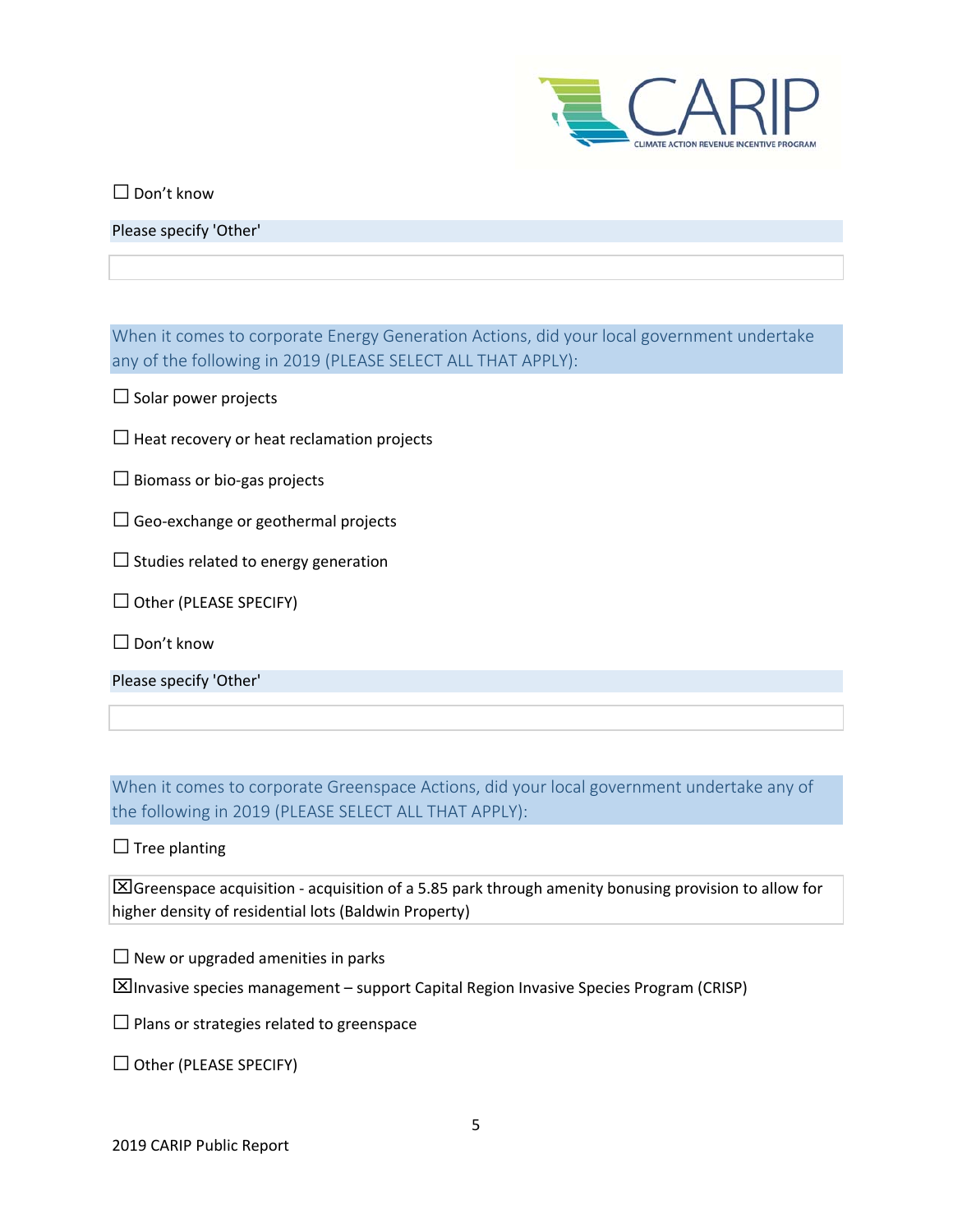

□ Don't know

Please specify 'Other'

When it comes to corporate Planning Actions, did your local government undertake any of the following in 2019 (PLEASE SELECT ALL THAT APPLY):

 $\square$  Energy/Emissions Management Plan (New or Updated)

Asset Management Plan (New or Updated) – Initiated Drainage Master Plan

□Corporate Climate Action Plan (New or Updated)

 $\Sigma$ Strategic Plan (New or Updated)

Other (PLEASE SPECIFY)

 $\Box$  Don't know

Please specify 'Other'

Established Climate Change Select Committee to provide recommendations on climate change related issues and to inform the Climate Action Strategy work in 2020

When it comes to corporate Solid Waste Actions, did your local government undertake any of the following in 2019 (PLEASE SELECT ALL THAT APPLY):

 $\Box$  Introduction, expansion or improvement of recycling initiatives at corporate facilities

 $\boxtimes$ Introduction, expansion or improvement of composting initiatives at corporate facilities – completed study which included assessment of existing facility and considered potential expansion of service

 $\square$  Communication or education for staff related to corporate solid waste initiatives

 $\square$  Studies or research related to corporate solid waste initiatives

 $\square$  Plans or strategies related to corporate solid waste initiatives

 $\Box$  Other (PLEASE SPECIFY)

 $\Box$  Don't know

Please specify 'Other'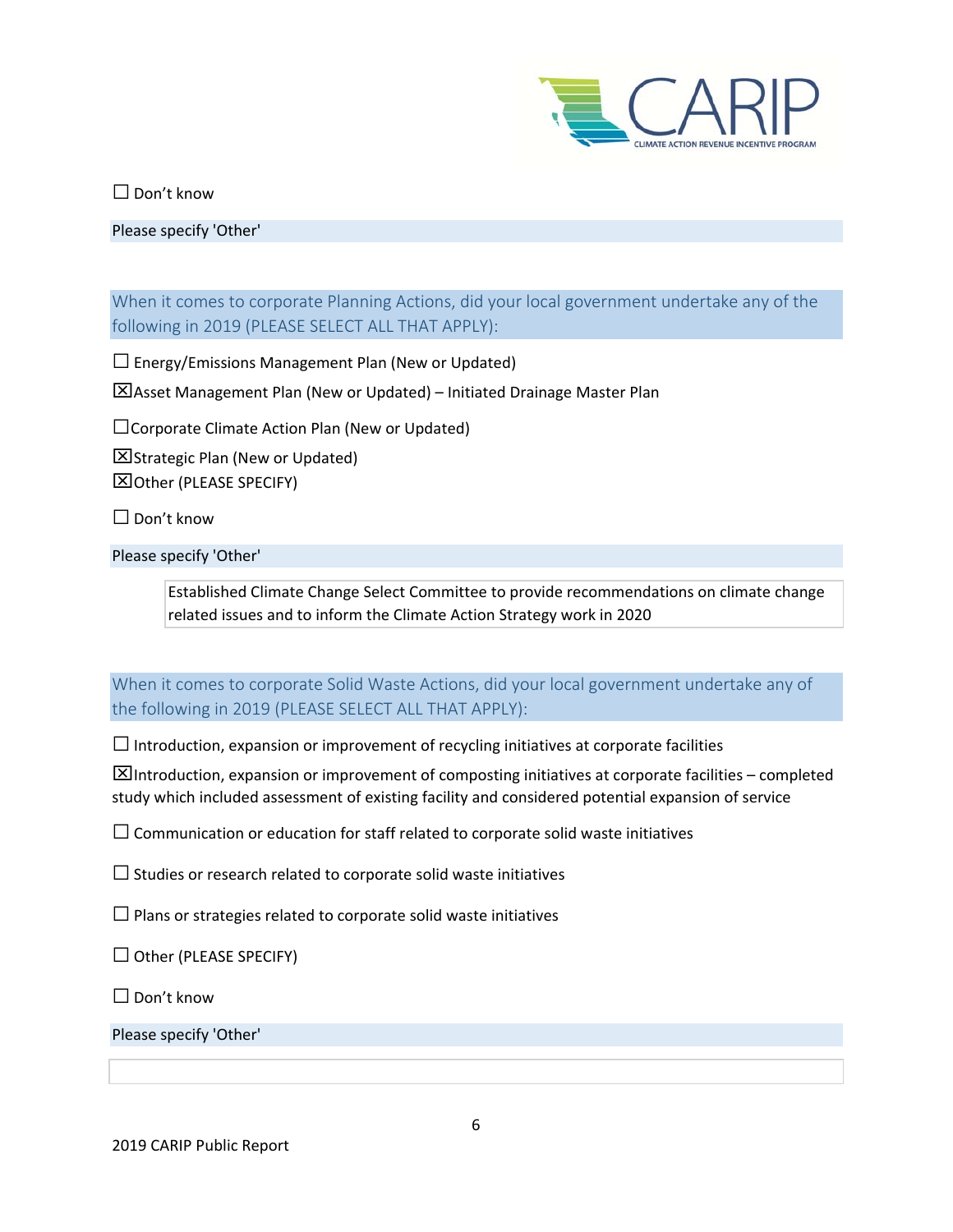

When it comes to corporate Transportation Actions, did your local government undertake any of the following in 2019 (PLEASE SELECT ALL THAT APPLY):

 $\boxtimes$  Fleet replacement or upgrades – replacement of certain fleet vehicles with electric vehicles

 $\square$  New or improved electric vehicle initiatives

 $\square$  New or improved active transportation infrastructure for staff

 $\square$  Communication or outreach for staff related to corporate transportation initiatives

 $\square$  New or improved public transportation initiatives for staff

 $\Box$  Other (PLEASE SPECIFY)

□ Don't know

Please specify 'Other'

When it comes to corporate Water and Wastewater Actions, did your local government undertake any of the following in 2019 (PLEASE SELECT ALL THAT APPLY):

 $\boxtimes$ New or improved water or wastewater infrastructure – replacement of end of life AC watermain

 $\square$  Studies or research related to water conservation

 $\square$  Plans or strategies related to water or wastewater

 $\Box$  Water reduction initiative(s)

 $\Box$  Other (PLEASE SPECIFY)

□ Don't know

Please specify 'Other'

As mentioned, a key part of the 2019 CARIP Report is to highlight and celebrate successful climate actions undertaken by local governments in British Columbia. This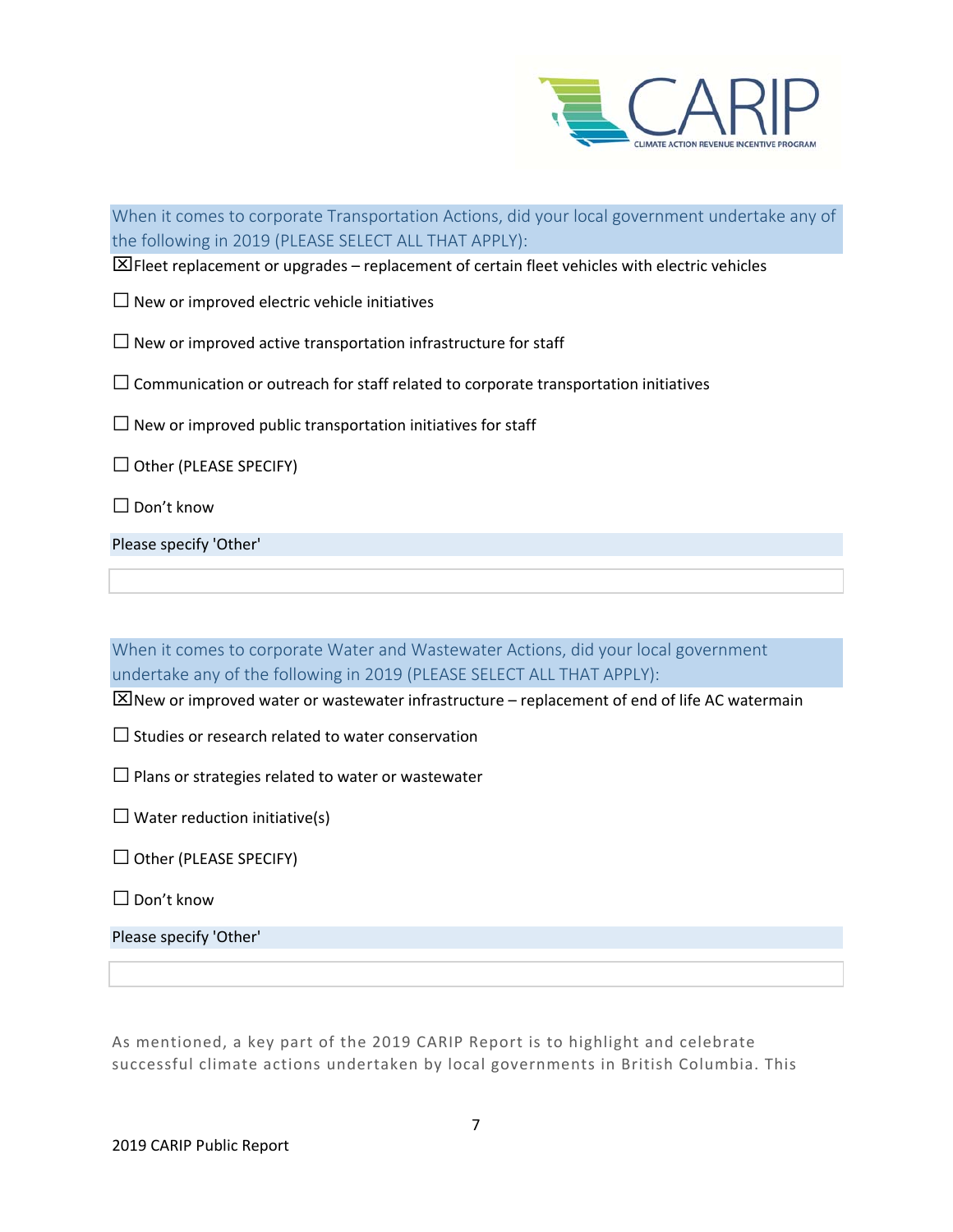

question provides local governments the opportunity to demonstrate leadership and innovative approaches to reduce corporate GHG emissions.

When it comes to the corporate climate action, please highlight up to three significant actions focused on reducing GHG emissions that your local government undertook in 2019:

#### Corporate Action #1

Update of Wildfire Protection Plan and include consideration of development permits and implementations (Strategic Plan)

#### Corporate Action #2

Established Climate Change Select Committee to provide recommendations on climate change related issues and to inform the Climate Action Strategy work in 2020

#### Corporate Action #3

Acquisition of a 5.85 park through amenity bonusing provision to allow for higher density of residential lots (Baldwin Property)

# 2019 COMMUNITY‐WIDE CLIMATE ACTION:

Community‐wide actions refer to actions that reduce GHG emissions across the community (i.e. actions not related to "traditional services" in corporate operations).

When it comes to community-wide climate action in 2019, did your local government undertake any of the following (PLEASE SELECT ALL THAT APPLY):

 $\Box$  Building and Lighting Actions

 $\square$  Energy Generation Actions

Greenspace Actions

Planning Actions

 $\boxtimes$  Solid Waste Actions – assessment and upgrade to composting facility, consider potential future expansion to reduce burning of green waste in the community

 $\Box$  Transportation Actions

 $\square$  Water and Wastewater Actions

2019 CARIP Public Report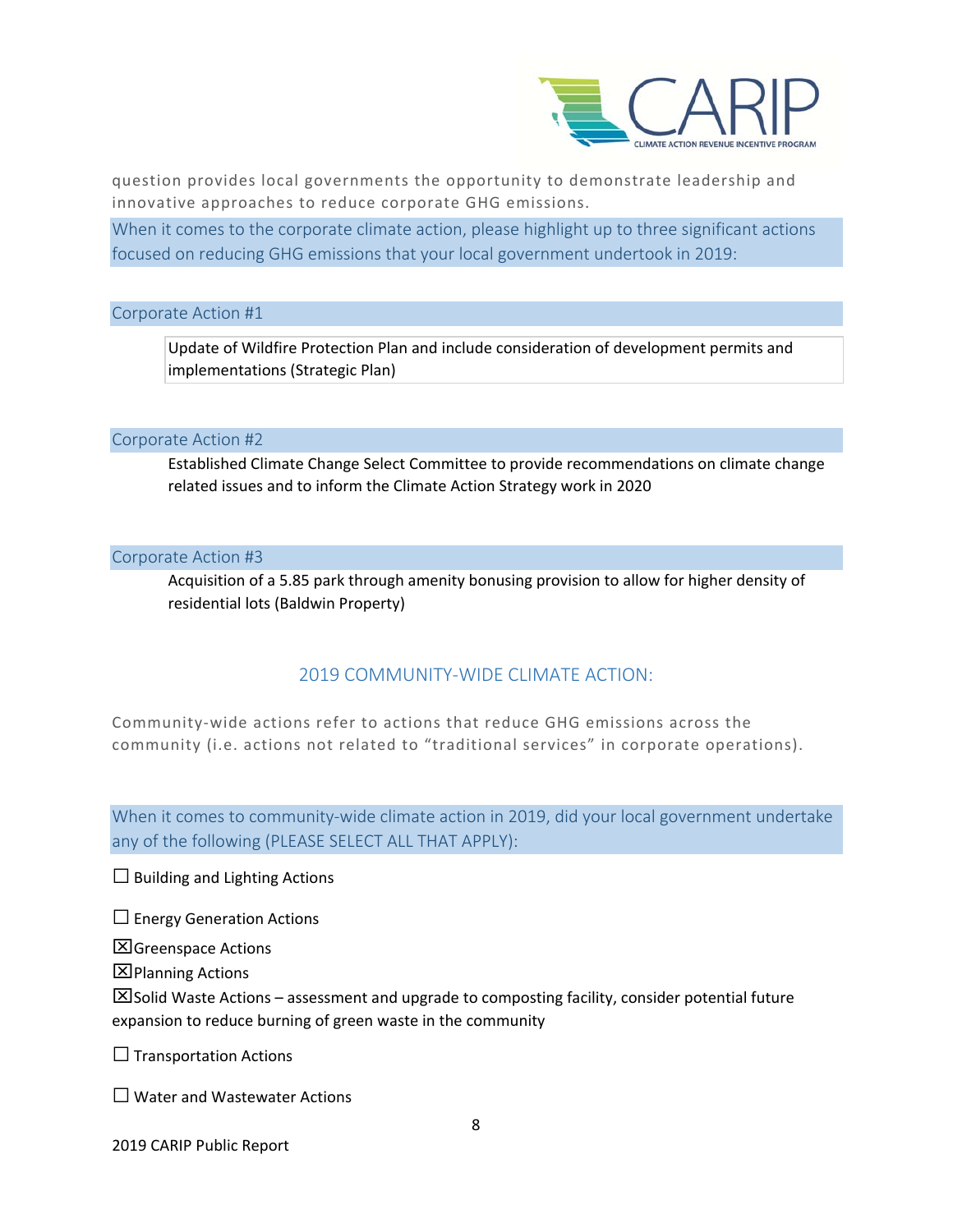

 $\square$  Other Climate Actions (PLEASE SPECIFY)

 $\Box$  Don't know

Please specify 'Other Climate Actions'

When it comes to community-wide Building and Lighting Actions, did your local government undertake any of the following in 2019 (PLEASE SELECT ALL THAT APPLY):

□ New or upgraded energy‐efficient lighting systems

□ New or upgraded energy‐efficient heating systems

 $XBC$  Energy Step Code related projects

Incentives/rebate programs related to energy‐efficient building or lighting

 $\square$  Outreach, education or communication related to energy-efficient building or lighting

 $\Box$  Other (PLEASE SPECIFY)

□ Don't know

Please specify 'Other'

When it comes to community-wide Energy Generation Actions, did your local government undertake any of the following in 2019 (PLEASE SELECT ALL THAT APPLY):

 $\Box$  Solar power projects

 $\square$  Heat recovery or heat reclamation projects

 $\square$  Landfill gas capture/utilization projects

□ Micro‐hydro projects

 $\square$  Studies or research related to energy generation

 $\Box$  Other (PLEASE SPECIFY)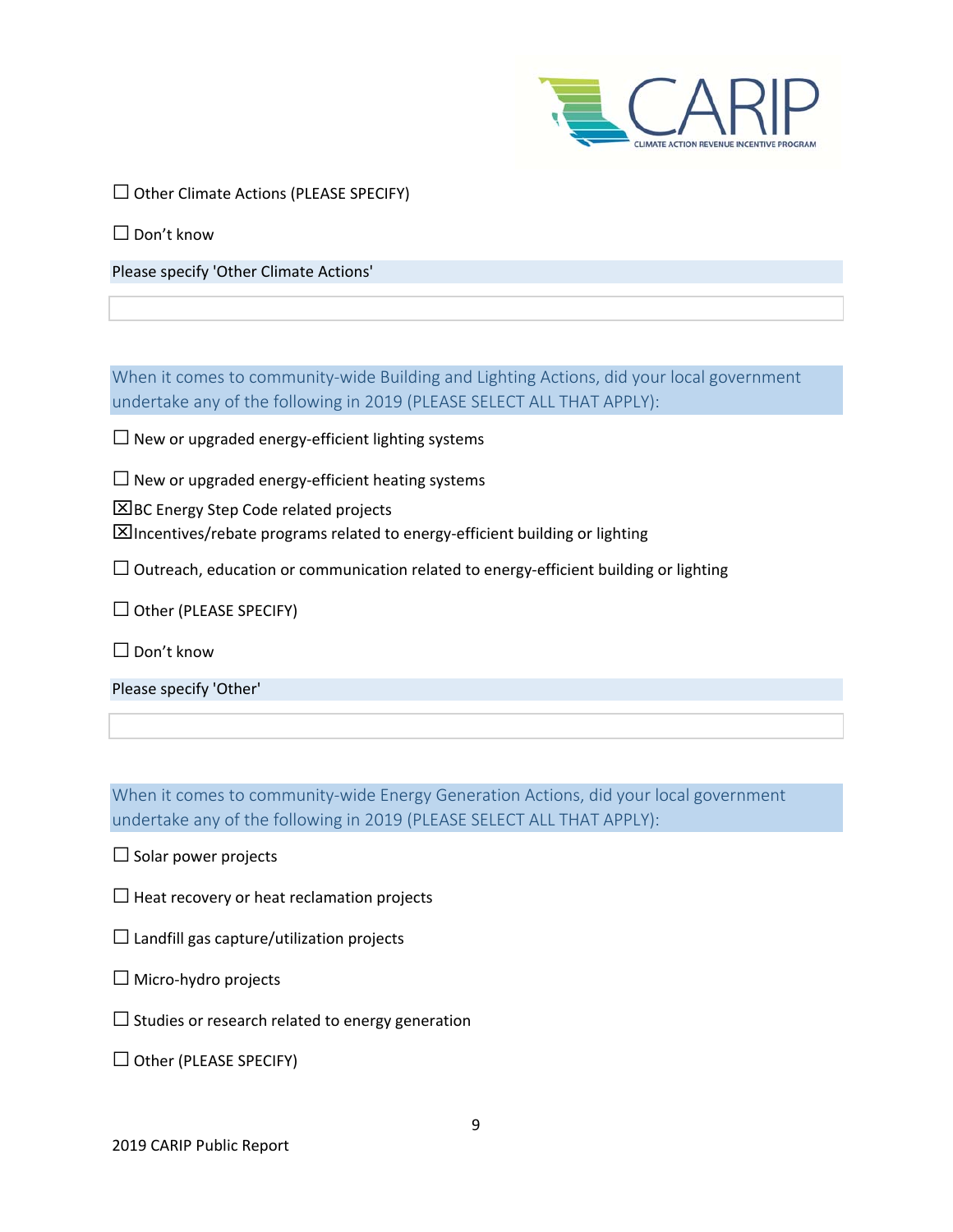

□ Don't know

Please specify 'Other'

When it comes to community-wide Greenspace Actions, did your local government undertake any of the following in 2019 (PLEASE SELECT ALL THAT APPLY):

 $\Box$  Tree planting

 $\boxtimes$  Greenspace restoration or maintenance – support various volunteer initiatives in the community (Friends of Dominion Brook Park, Friends of North Saanich Parks, Green Team)

 $\square$  Greenspace acquisition

 $\boxtimes$ Invasive species management – see above (these groups are involved in invasive species removal)

 $\square$  Plans or strategies related to greenspace

 $\Box$  Other (PLEASE SPECIFY)

 $\Box$  Don't know

Please specify 'Other'

When it comes to community-wide Planning Actions, did your local government undertake any of the following in 2019 (PLEASE SELECT ALL THAT APPLY):

Official Community Plan (New or Updated)

 $\Box$  Climate Action Plan (New or Updated)

Regional Growth Strategy (New or Updated)

 $\square$  New or updated bylaw(s) or zoning addressing climate issues

Other (PLEASE SPECIFY)

□ Don't know

Please specify 'Other'

Update to Regional Context Statement (OCP)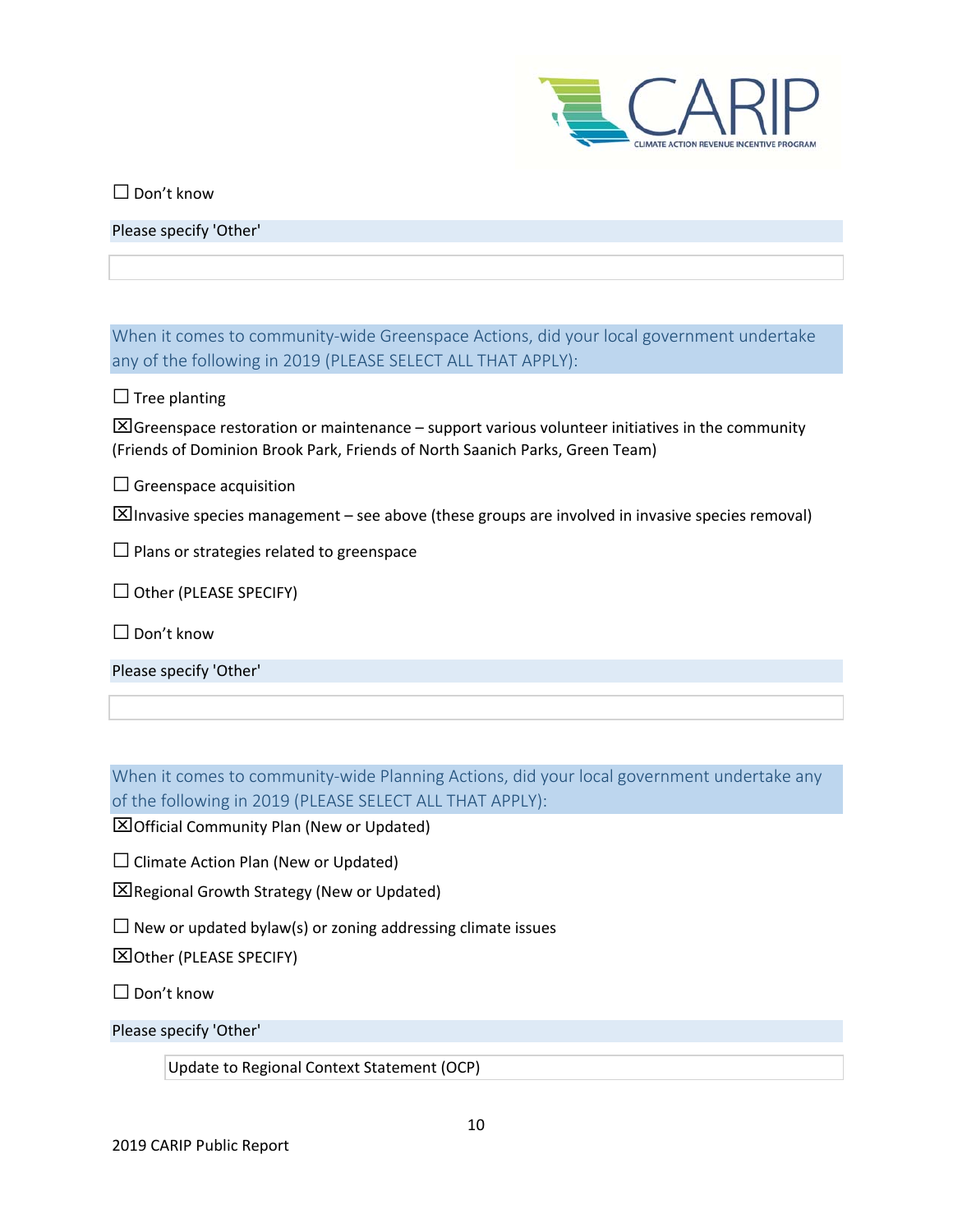

<u> 1980 - Jan Sterling von Berling von Berling von Berling von Berling von Berling von Berling von Berling von B</u> Initial stages with Climate Change Select Committee to inform Climate Action Strategy Work in 2020

When it comes to community-wide Solid Waste Actions, did your local government undertake any of the following in 2019 (PLEASE SELECT ALL THAT APPLY):

 $\square$  Introduction, expansion or improvement of recycling initiatives

 $\boxtimes$ Introduction, expansion or improvement of composting initiatives – completed study which considered expansion of operations to increase use by community

 $\square$  Community clean-up initiatives

 $\square$  General waste reduction initiative (including landfill diversion strategies)

 $\Sigma$ Outreach, education or communication related to solid waste

 $\Box$  Other (PLEASE SPECIFY)

 $\Box$  Don't know

|  |  | Please specify 'Other' |  |
|--|--|------------------------|--|
|--|--|------------------------|--|

When it comes to community-wide Transportation Actions, did your local government undertake any of the following in 2019 (PLEASE SELECT ALL THAT APPLY):

 $\boxtimes$ New or improved active transportation infrastructure – expansion of bike lane network

 $\square$  New or improved public transportation initiatives

 $\square$  New or improved electric vehicle initiatives

 $\square$  Outreach, education or communication related to transportation

 $\square$  Plans or strategies related to transportation

 $\Box$  Other (PLEASE SPECIFY)

□ Don't know

Please specify 'Other'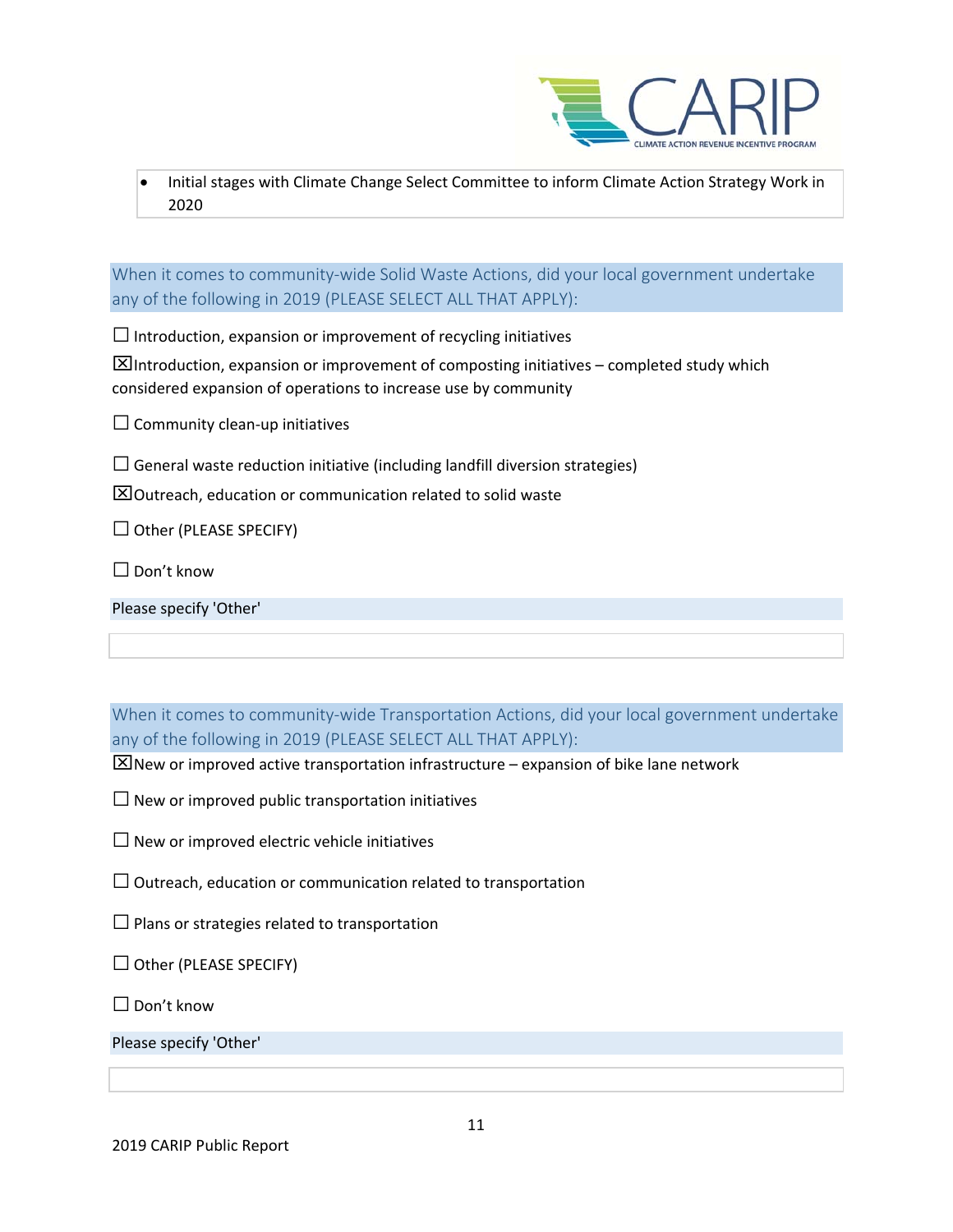

When it comes to community-wide Water and Wastewater Actions, did your local government undertake any of the following in 2019 (PLEASE SELECT ALL THAT APPLY):

 $\boxtimes$  Water restrictions – CRD water conservation bylaw applies

 $\square$  Incentives/rebate programs related to water or wastewater

 $\Box$  Outreach, education or communication related to water or wastewater

 $\boxtimes$  Studies or research related to water or wastewater – Initiation of Drainage Master Plan

 $\square$  Plans or strategies related to water or wastewater

 $\Box$  Other (PLEASE SPECIFY)

 $\Box$  Don't know

Please specify 'Other'

As mentioned, a key part of the 2019 CARIP Report is to highlight and celebrate successful climate actions undertaken by local governments in British Columbia. This question provides local governments the opportunity to demonstrate leadership and innovative approaches to reduce community‐wide GHG emissions.

When it comes to the community-wide climate action, please highlight up to three significant actions focused on reducing GHG emissions that your local government undertook in 2019:

#### Community‐Wide Action #1

Update to the Regional Context Statement within the District's Official Community Plan to include food systems and climate action sections to align with the CRD Regional Growth Strategy

Community‐Wide Action #2

Established Climate Change Select Committee to provide recommendations on climate change related issues and to inform the Climate Action Strategy work in 2020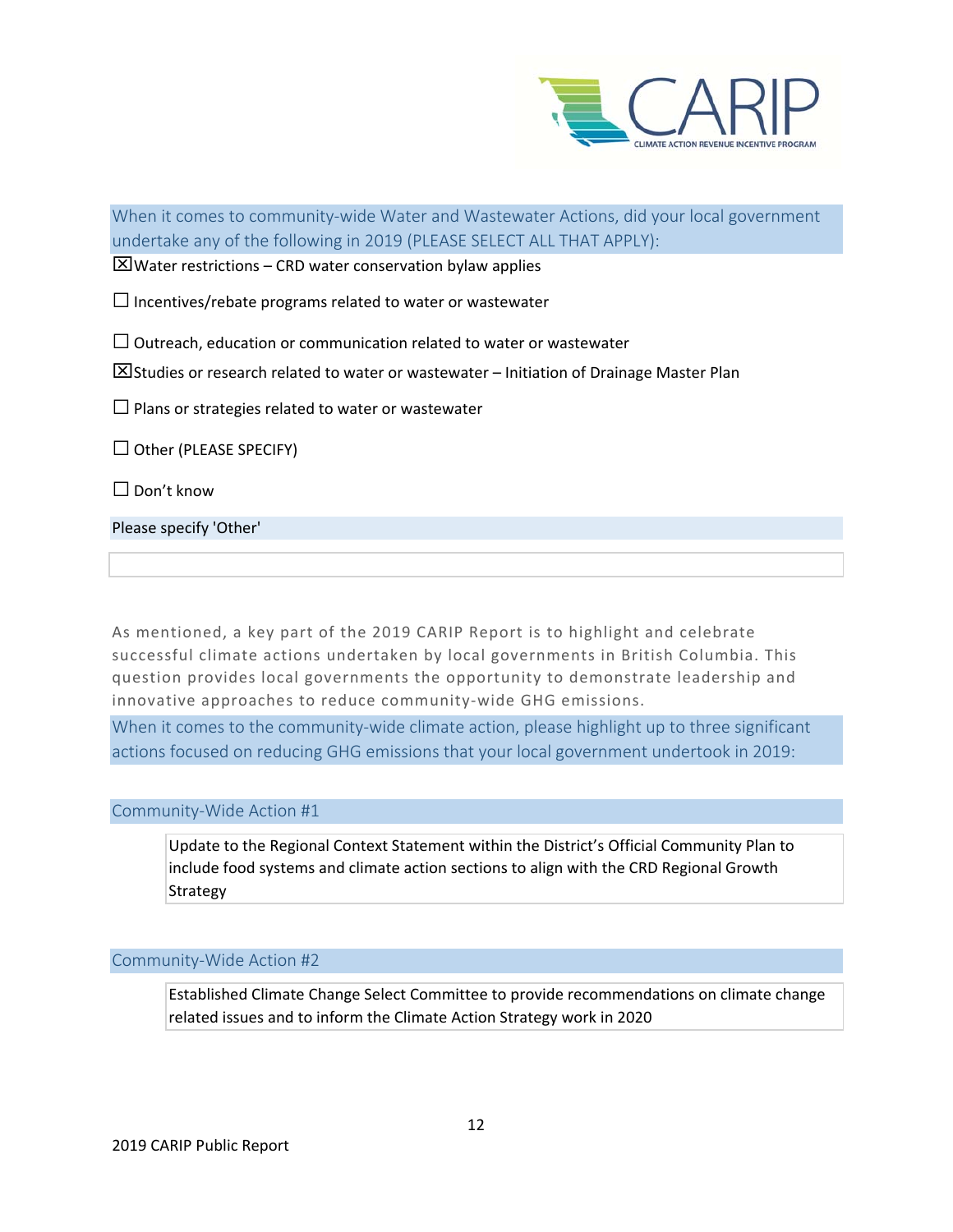

#### <u> 1980 - Johann Barnett, mars et al. 1980 - Anna anno 1980 - Anna anno 1980 - Anna anno 1980 - Anna anno 1980 - </u> Community‐Wide Action #3

Extension of bike lane system on West Saanich Road which supports the District's Transportation and Cycling Plan as described in the OCP, by providing safe facilities to promote active transportation.

# 2019 CLIMATE PREPAREDNESS AND ADAPTATION ACTION:

This section of the 2019 CARIP Report is designed to collect information related to the types of climate impacts local governments are experiencing and how they are being addressed.

Please identify the climate impacts that are most relevant to your local government (PLEASE SELECT ALL THAT APPLY):

 $\boxtimes$ Increased temperatures increasing wildfire activity

 $\boxtimes$  Extreme weather events contributing to urban and overland flooding

 $\boxtimes$  Changes to temperature and precipitation causing seasonal drought

 $\square$  Warmer winter temperatures reducing snowpack

 $\boxtimes$  Sea level rise and storms causing coastal flooding and/or erosion

 $\Box$  Other (PLEASE SPECIFY)

□ Don't know

Please specify 'Other'

In 2019, did your local government take any of the following actions in an effort to consider or address the impacts of climate change? (PLEASE SELECT ALL THAT APPLY)

 $\Sigma$  Emergency response planning

 $\square$  Asset management

 $\Box$  Infrastructure upgrades

 $\Box$  Public education and awareness

 $\Box$  Strategic and financial planning

 $\Sigma$ Risk and vulnerability assessments

 $\Sigma$ Risk reduction strategies

 $\boxtimes$  Official Community Plan policy changes

2019 CARIP Public Report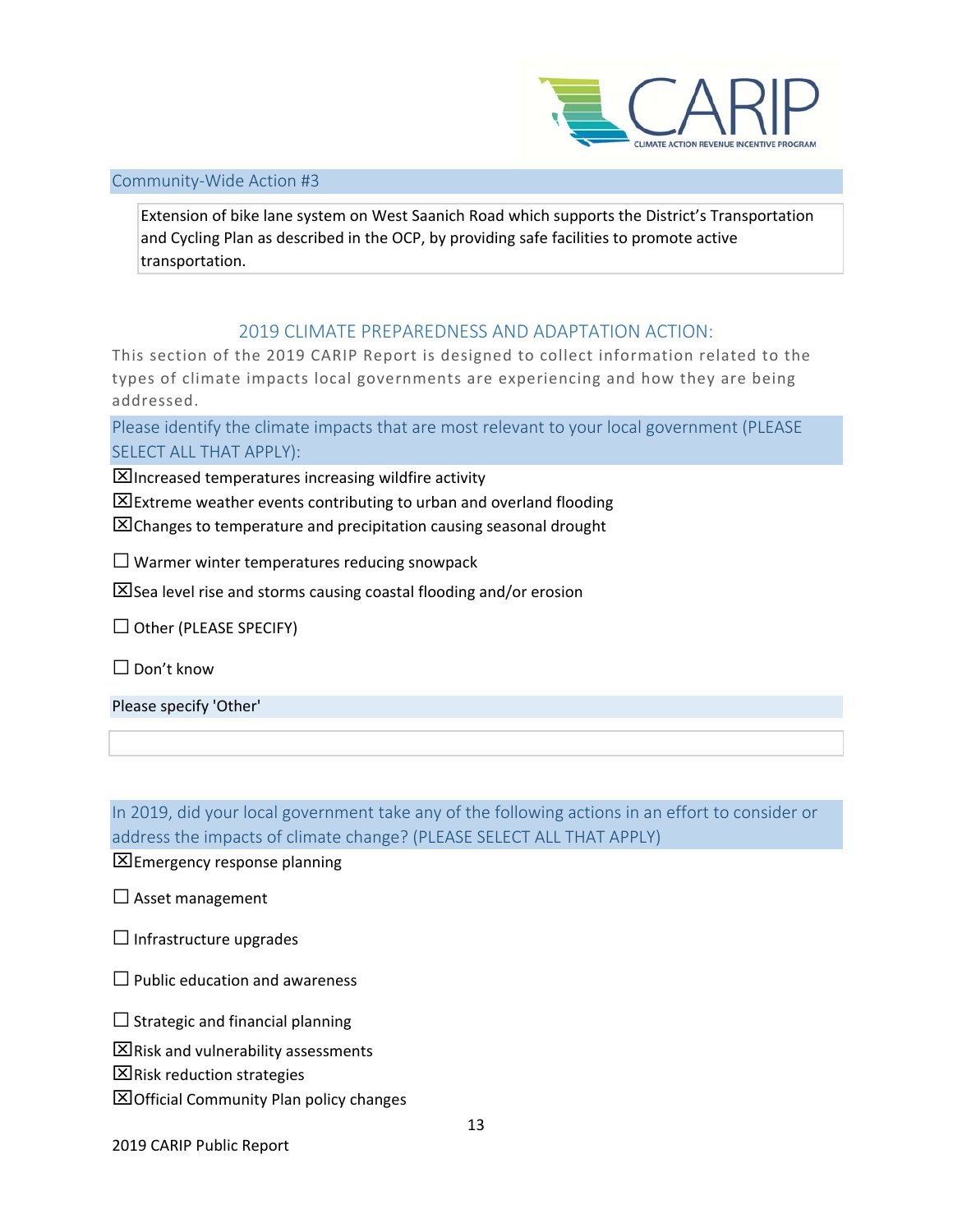

 Other (PLEASE SPECIFY)

□ Don't know

Please specify 'Other'

Participating municipality in the CRD's Flood Inundation Mapping project

In 2019, did your local government partnered with any of the following organizations to prepare for, and adapt to, a changing climate? (PLEASE SELECT ALL THAT APPLY)

 $\square$  Adaptation to Climate Change Team (SFU)

□ Columbia Basin Trust

 $\square$  Community Emergency Preparedness Fund (UBCM)

 $\Box$  Federation of Canadian Municipalities

□ Fraser Basin Council

 $\square$  Pacific Institute for Climate Solutions (UVIC)

Other (PLEASE SPECIFY)

□ Don't know

Please specify 'Other'

From the National Disaster Mitigation Program which is co-funded by the Government of Canada and Province of BC.

As mentioned, a key part of the 2019 CARIP Report is to highlight and celebrate successful climate actions undertaken by local governments in British Columbia. This question provides local governments the opportunity to demonstrate leadership and innovative approaches to adapting to a changing climate.

When it comes to climate preparedness and adaptation actions, please highlight up to three significant actions/initiatives that your local government undertook in 2019:

Adaptation Action #1

Participating municipality in the CRD's Flood Inundation Mapping project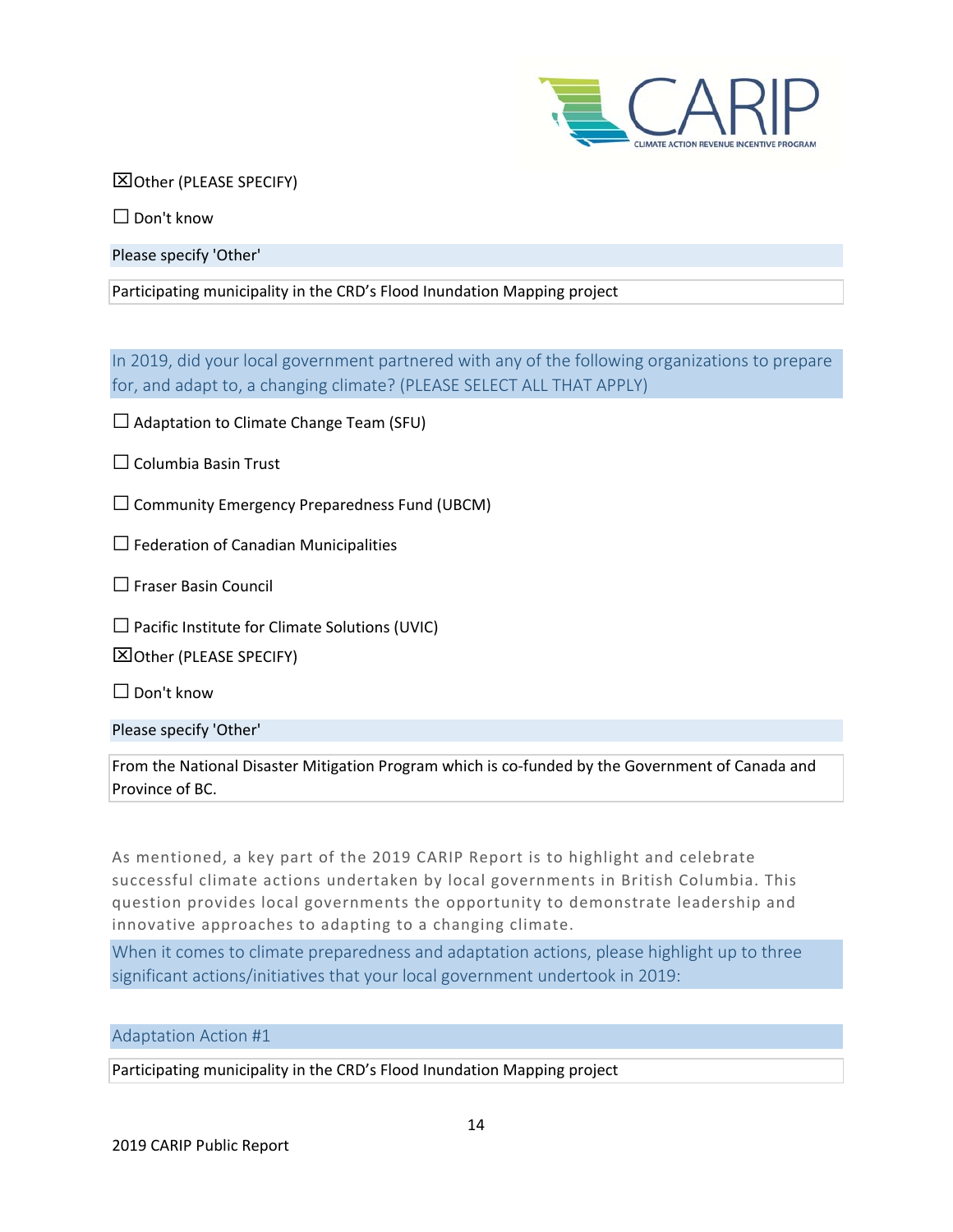

#### <u> 1980 - Johann Barnett, mars et al. 1980 - Anna anno 1980 - Anna anno 1980 - Anna anno 1980 - Anna anno 1980 - </u> Adaptation Action #2

# Adaptation Action #3

# Section 3: 2019 Carbon Neutral Reporting

Local governments are required to report on their progress in achieving their corporate carbon neutral goal under the B.C. Climate Action Charter. Working with B.C. local governments, the joint Provincial‐UBCM Green Communities Committee has established a common approach to determining corporate carbon neutrality for the purposes of the Charter, including a Carbon Neutral Framework and supporting guidance for local governments on how to become carbon neutral.

# 2019 CARBON EMISSIONS

Did your local government measure corporate GHG emissions for 2019?

× Yes

○ No

○ Don't Know

If your local government measured 2019 corporate GHG emissions, please report the number of corporate GHG emissions (in tonnes of carbon dioxide equivalent (tCO2e)) from:

| <b>Service Delivery Type</b>                         | <b>2019 Corporate GHG Emissions</b> |
|------------------------------------------------------|-------------------------------------|
| Services Delivered Directly by your Local Government | 219.6                               |
| <b>Contracted Services</b>                           | Not calculated                      |

# TOTAL A ‐ CORPORATE GHG EMISSIONS (DIRECT + CONTRACTED) FOR 2019:

#### 219.6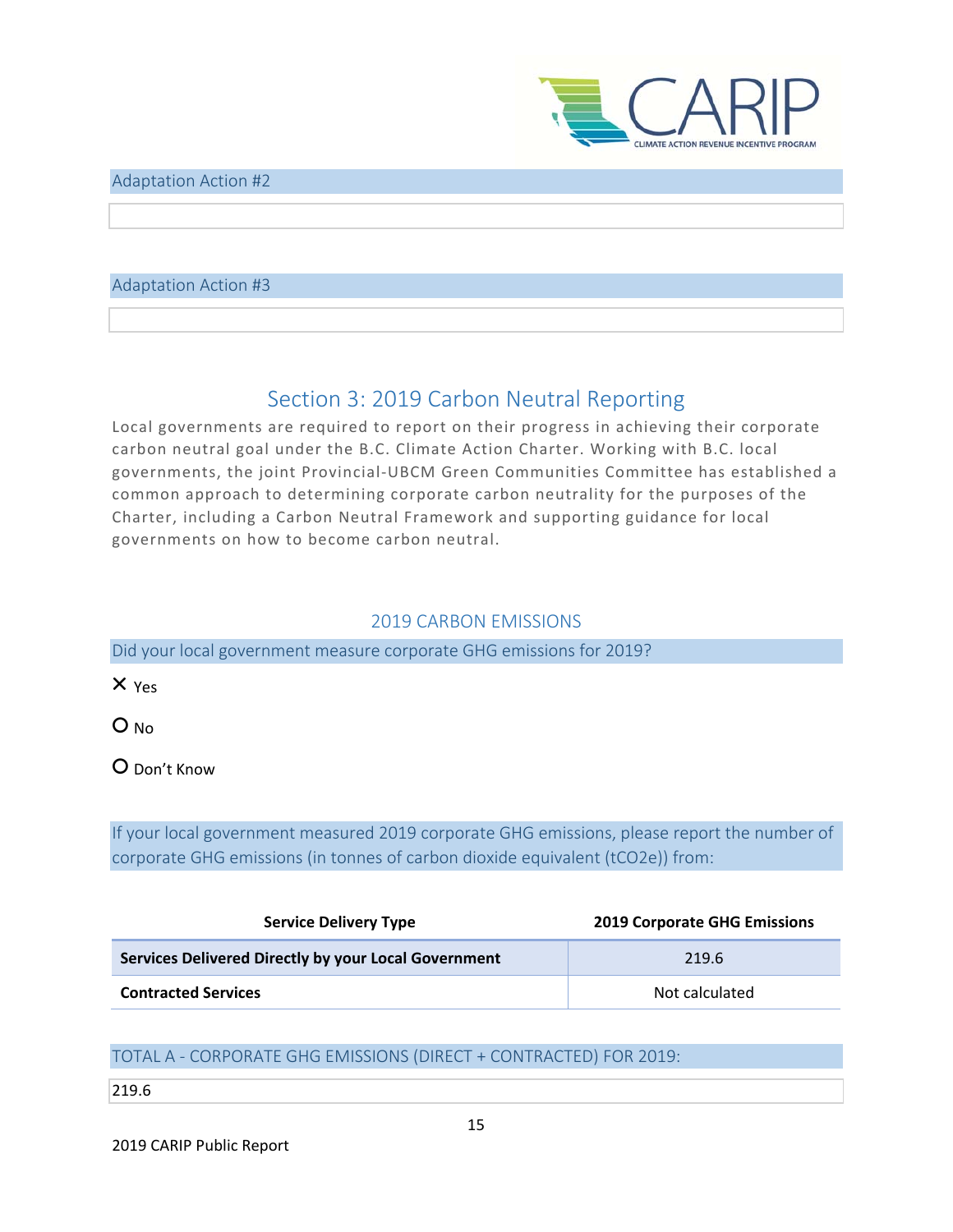

# 2019 CARBON REDUCTIONS

To be carbon neutral, a local government must balance their TOTAL corporate GHG emissions generated in 2019 by one or a combination of the following actions:

Undertake Green Communities Committee‐supported Option 1 Project(s) Undertake Green Communities Committee‐supported Option 2 Project(s) Purchase carbon offsets from a credible offset provider

If applicable, please report the 2019 GHG emissions reductions (in tonnes of carbon dioxide equivalent (tCO2e)) being claimed from any of the following Option 1 GHG Reduction Projects:

| <b>Option 1 GHG Reduction Projects</b> | <b>2019 GHG Emissions Reductions</b> |
|----------------------------------------|--------------------------------------|
| <b>1A Energy Efficiency Retrofits</b>  |                                      |
| <b>1B Solar Thermal</b>                |                                      |
| <b>1C Household Organic Waste</b>      | 179.2                                |
| <b>1D Low Emission Vehicles</b>        |                                      |
| <b>1E Avoided Forest Conversion</b>    |                                      |
| <b>1F Trenchless Technology</b>        |                                      |

# TOTAL B ‐ REDUCTIONS FROM ALL OPTION 1 PROJECTS FOR 2019:

179.2

If applicable, please report the names and 2019 GHG emissions reductions (in tonnes of carbon dioxide equivalent (tCO2e)) being claimed from Option 2 GHG Reduction Projects:

|    | <b>Names of Option 2 GHG Reduction Projects</b> | <b>2019 GHG Emissions Reductions</b> |
|----|-------------------------------------------------|--------------------------------------|
| 1. |                                                 |                                      |
| 2. |                                                 |                                      |
| 3. |                                                 |                                      |
| 4. |                                                 |                                      |
| 5. |                                                 |                                      |
| 6. |                                                 |                                      |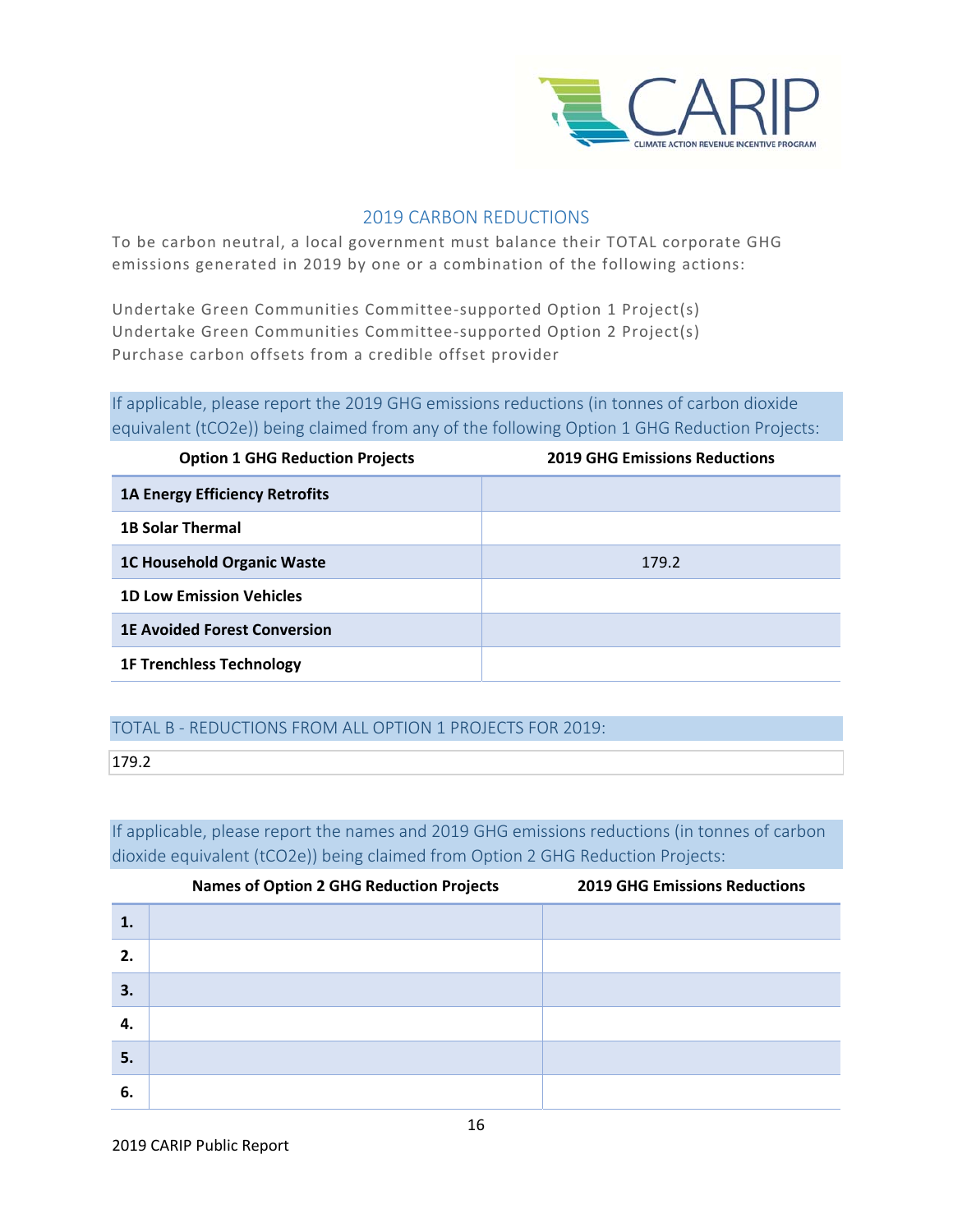

### TOTAL C ‐ REDUCTIONS FROM ALL OPTION 2 PROJECTS FOR 2019:

# 2019 CARBON OFFSETS

If applicable, please report the name of the offset provider, type of project and number of offsets purchased (in tonnes of carbon dioxide equivalent (tCO2e)) from an offset provider for the 2019 reporting year:

|    | <b>Name of Offset Provider</b> | <b>Name of Project</b> | <b>2019 GHG Emissions Reductions</b> |
|----|--------------------------------|------------------------|--------------------------------------|
| 1. |                                |                        |                                      |
| 2. |                                |                        |                                      |
| 3. |                                |                        |                                      |
| 4. |                                |                        |                                      |
| 5. |                                |                        |                                      |
| 6. |                                |                        |                                      |

TOTAL D ‐ OFFSETS PURCHASED FOR 2019:

#### TOTAL REDUCTIONS AND OFFSETS FOR 2019 (Total B+C+D):

179.2

# Corporate GHG Emissions Balance for 2019

Your local government's corporate GHG emissions balance is the difference between total corporate offsetable GHG emissions (direct + contracted emissions) and the GHG emissions reduced through Green Communities Committee Option 1 and Option 2 projects and/or the purchase of offsets.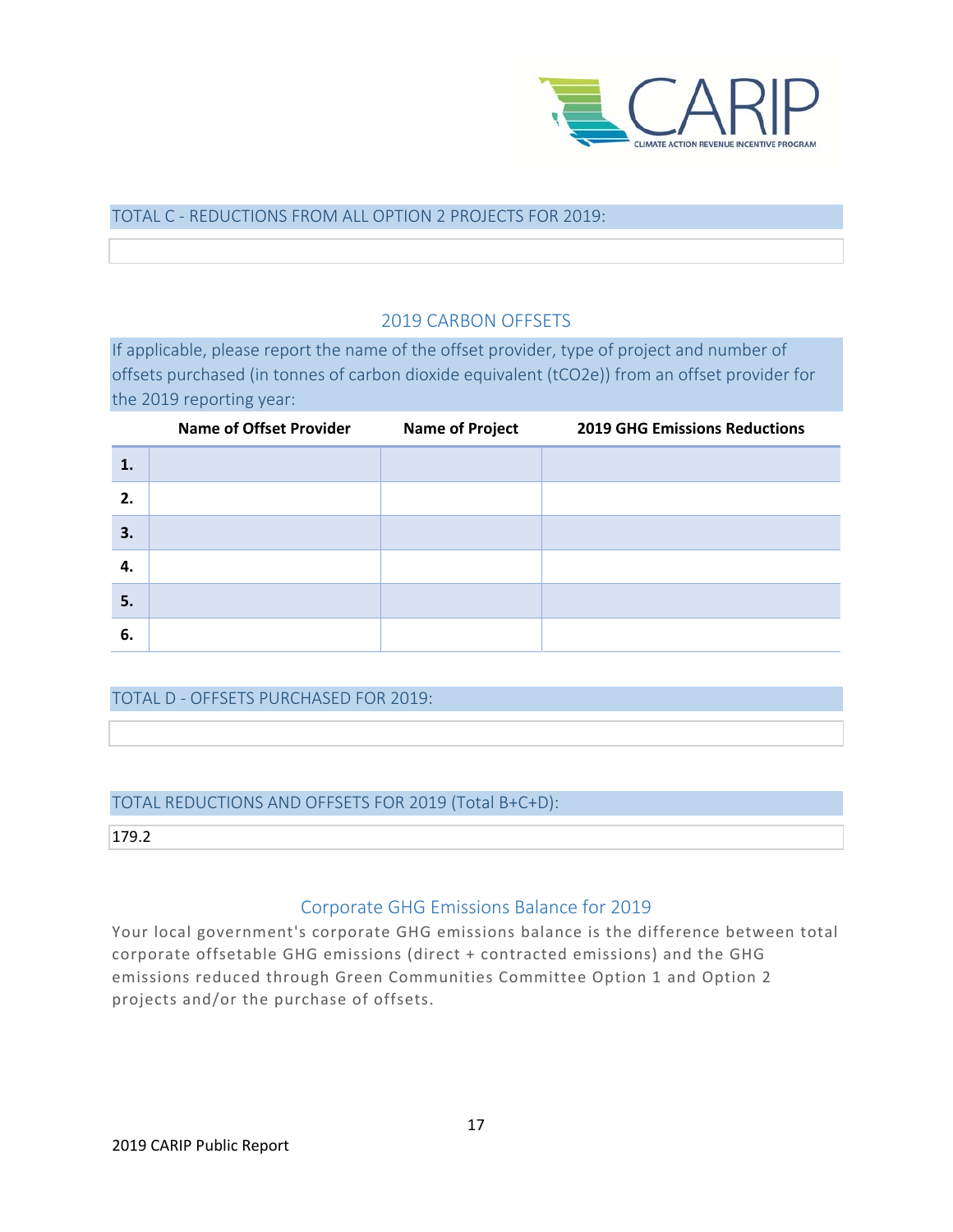

#### <u> 1980 - Johann Barnett, mars et al. 1980 - Anna anno 1980 - Anna anno 1980 - Anna anno 1980 - Anna anno 1980 - </u> CORPORATE GHG EMISSIONS BALANCE FOR 2019 = (Total A – (B+C+D))

40.4

# GREEN COMMUNITIES COMMITTEE CLIMATE ACTION RECOGNITION PROGRAM:

The joint Provincial‐UBCM Green Communities Committee is pleased to be continuing the Climate Action Recognition Program again this year. This multi‐level program provides the Green Communities Committee with an opportunity to review and publicly recognize the progress and achievements of each Climate Action Charter (Charter) signatory.

Recognition is provided on an annual basis to local governments who demonstrate progress on their Charter commitments, according to the following:

Level 1 – Demonstrating Progress on Charter Commitments: For local governments who demonstrate progress on fulfilling one or more of their Charter commitments.

Level 2 – Measuring GHG Emissions: For local governments that achieve Level 1, who measure their corporate GHG emissions for the reporting year and demonstrate that they are familiar with their community's energy and emissions inventory (i.e. CEEI).

Level 3 – Accelerating Progress on Charter Commitments: For those local governments who have achieved Level 1 and 2 and demonstrate significant action (corporately or community‐wide) in reducing GHG emissions in the reporting year (e.g. through undertaking a GHG reduction project, purchasing offsets, establishing a reserve fund).

Level 4 ‐ Achievement of Carbon Neutrality: For local governments who achieve corporate carbon neutrality in the reporting year.

Based on your local government's 2018 CARIP Climate Action/Carbon Neutral Progress Survey, please check the Green Communities Committee Climate Action Recognition Program level that best applies:

○ Level 1 – Demonstrating Progress on Charter Commitments

○ Level 2 – Measuring GHG Emissions

 $\times$  Level 3 – Accelerating Progress on Charter Commitments

○ Level 4 ‐ Achievement of Carbon Neutrality

○ Don't know